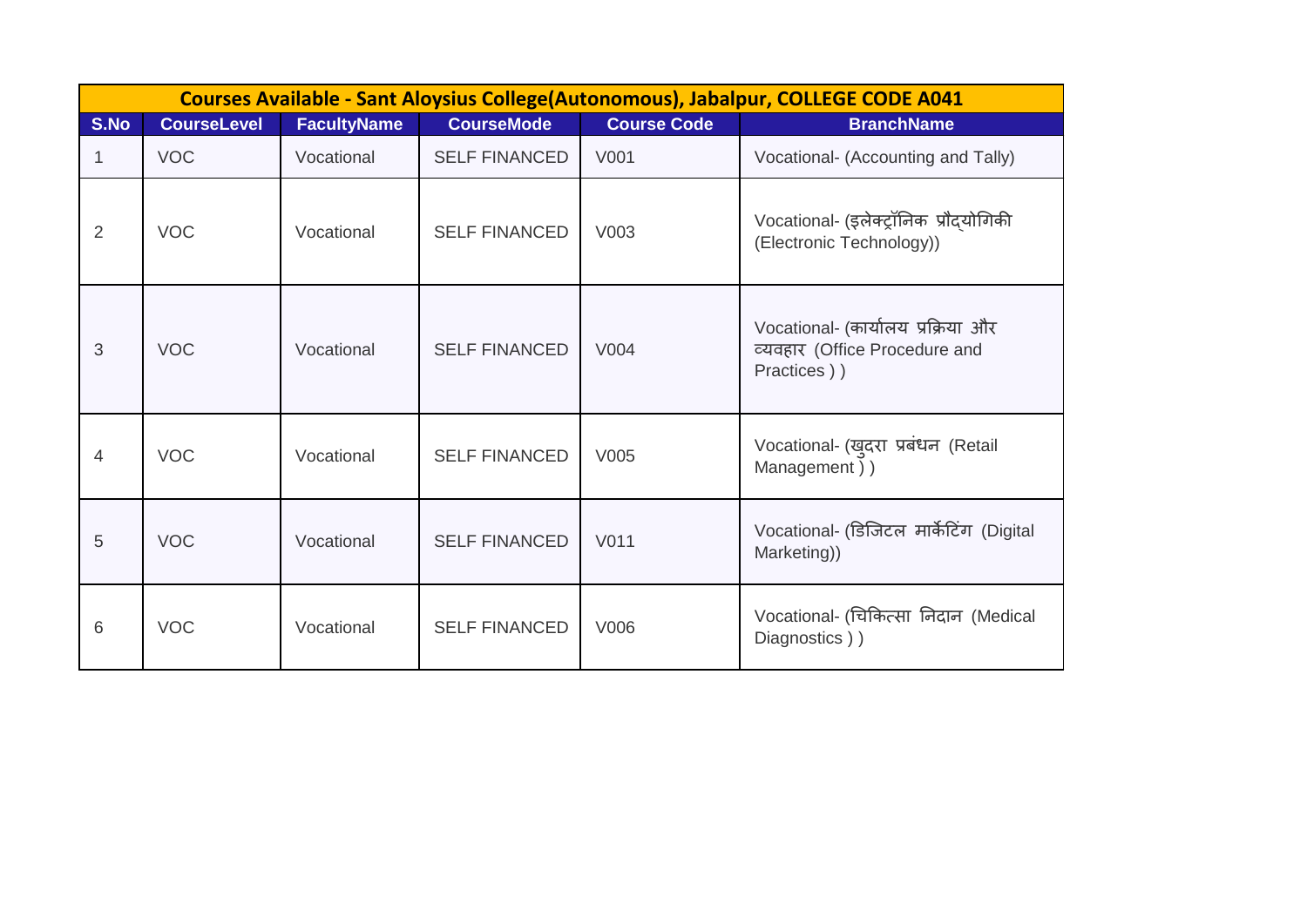| $\overline{7}$ | <b>VOC</b> | Vocational | <b>SELF FINANCED</b> | V008 | Vocational- (जीएसटी के साथ ई<br>एकाउंटिंग और कराधान (E-Accounting<br>and Taxation with GST) ) |
|----------------|------------|------------|----------------------|------|-----------------------------------------------------------------------------------------------|
| 8              | <b>VOC</b> | Vocational | <b>SELF FINANCED</b> | V010 | Vocational- (डेस्कटॉप प्रकाशन (डीटीपी)<br>(Desktop Publishing {DTP}))                         |
| 9              | <b>VOC</b> | Vocational | <b>SELF FINANCED</b> | V012 | Vocational- (निर्यात आयात प्रबंधन<br>(Export Import Management))                              |
| 10             | <b>VOC</b> | Vocational | <b>SELF FINANCED</b> | V007 | Vocational- (जैविक खेती (Organic<br>Farming))                                                 |
| 11             | <b>VOC</b> | Vocational | <b>SELF FINANCED</b> | V014 | Vocational- (पोषण और आहार विज्ञान<br>(Nutrition and dietetics))                               |
| 12             | <b>VOC</b> | Vocational | <b>SELF FINANCED</b> | V018 | Vocational- (व्यक्तित्व विकास<br>(Personality Development))                                   |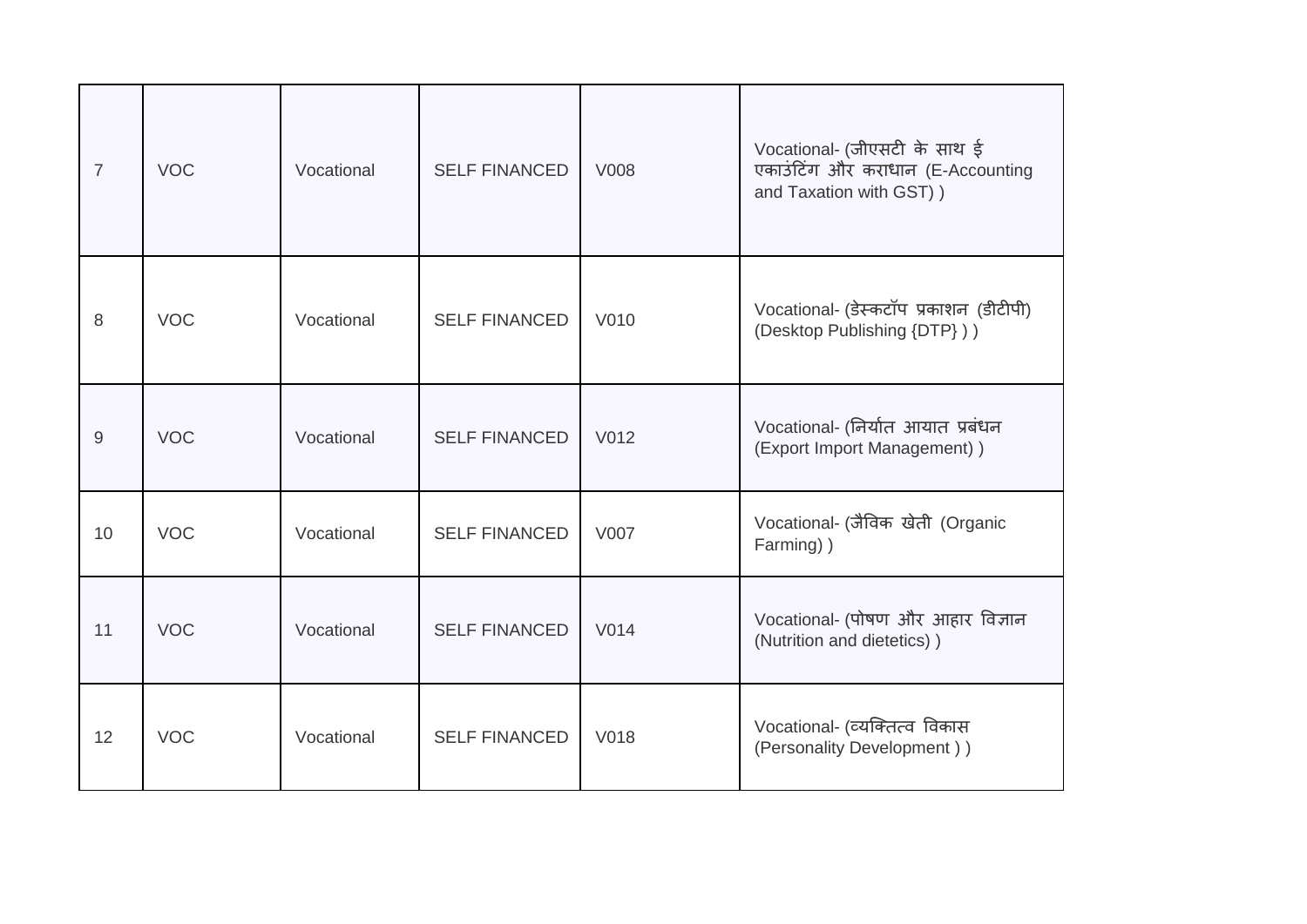| 13 | <b>VOC</b> | Vocational | <b>SELF FINANCED</b> | V019             | Vocational- (वर्मी कम्पोस्टिंग<br>(Vermicomposting))                   |
|----|------------|------------|----------------------|------------------|------------------------------------------------------------------------|
| 14 | <b>VOC</b> | Vocational | <b>SELF FINANCED</b> | V020             | Vocational- (वित्त सेवाएं और बीमा<br>(Finance Services and Insurance)) |
| 15 | <b>VOC</b> | Vocational | <b>SELF FINANCED</b> | V023             | Vocational- (सौंदर्य और स्वास्थ्य कल्याण<br>(Beauty and Wellness))     |
| 16 | <b>VOC</b> | Vocational | <b>SELF FINANCED</b> | V <sub>021</sub> | Vocational- (विद्युत प्रौद्योगिकी<br>(Electrical Technology))          |
| 17 | <b>VOC</b> | Vocational | <b>SELF FINANCED</b> | V015             | Vocational- (बागवानी (Horticulture))                                   |
| 18 | <b>VOC</b> | Vocational | <b>SELF FINANCED</b> | V016             | Vocational- (बिक्री कौशल<br>(Salesmanship))                            |
| 19 | <b>VOC</b> | Vocational | <b>SELF FINANCED</b> | V017             | Vocational- (वेब डिजाइनिंग (Web<br>Designing))                         |
| 20 | <b>VOC</b> | Vocational | <b>SELF FINANCED</b> | V002             | Vocational- (Food Preservation and<br>Processing)                      |
| 21 | <b>VOC</b> | Vocational | <b>SELF FINANCED</b> | V025             | Vocational- (Medicinal Plants)                                         |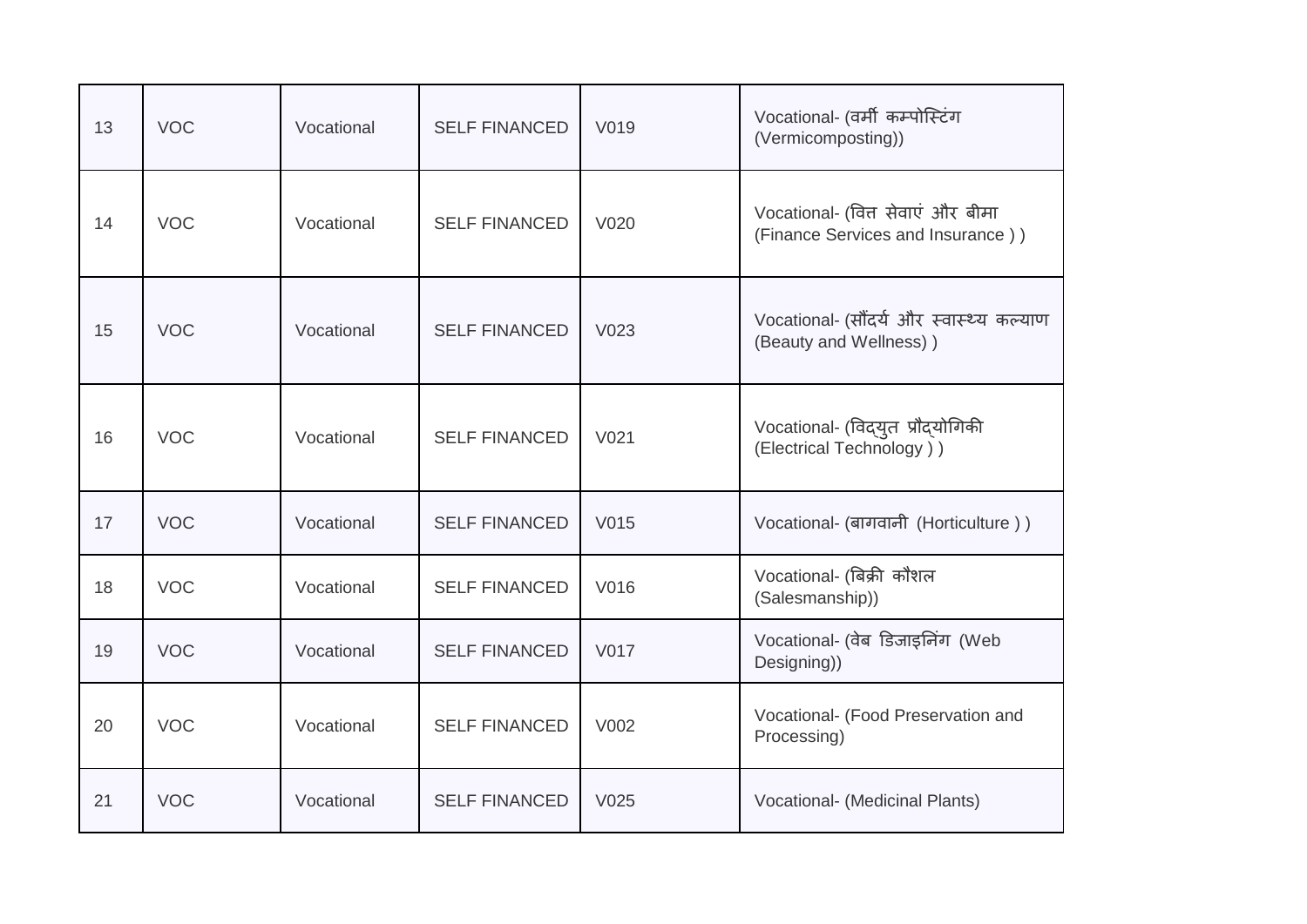| 22 | UG | Science | <b>SELF FINANCED</b> | C067             | B. Sc.- (Biotechnology - Chemistry -<br>Zoology)          |
|----|----|---------|----------------------|------------------|-----------------------------------------------------------|
| 23 | UG | Science | <b>SELF FINANCED</b> | C058             | B. Sc.- (Biochemistry - Chemistry -<br>Zoology)           |
| 24 | UG | Science | <b>SELF FINANCED</b> | C030             | B. C. A.- (BCA)                                           |
| 25 | UG | Science | <b>SELF FINANCED</b> | C <sub>129</sub> | B. Sc.- (Computer Application -<br>Mathematics - Physics) |
| 26 | UG | Science | <b>SELF FINANCED</b> | C336             | B. Sc.- (Computer Science -<br>Economics - Mathematics)   |
| 27 | UG | Science | <b>SELF FINANCED</b> | C <sub>137</sub> | B. Sc.- (Computer Science -<br>Mathematics - Physics)     |
| 28 | UG | Science | <b>SELF FINANCED</b> | C062             | B. Sc.- (Biotechnology - Botany -<br>Chemistry)           |
| 29 | UG | Science | <b>SELF FINANCED</b> | C078             | B. Sc.- (Botany - Chemistry - Industrial<br>Microbiology) |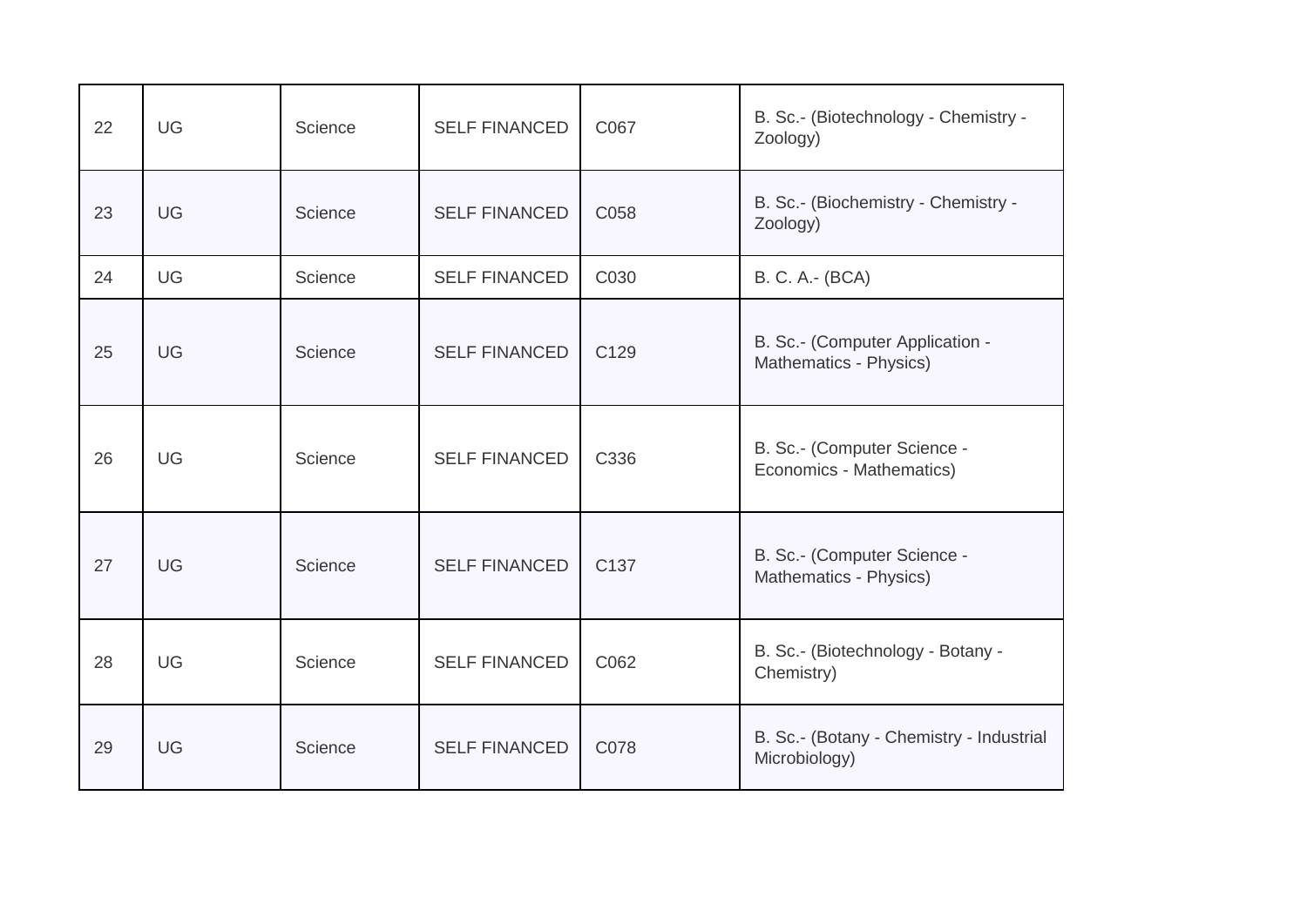| 30 | <b>UG</b> | Science | <b>SELF FINANCED</b> | C085 | B. Sc.- (Botany - Chemistry - Zoology)                    |
|----|-----------|---------|----------------------|------|-----------------------------------------------------------|
| 31 | <b>UG</b> | Science | <b>SELF FINANCED</b> | C168 | B. Sc.- (Mathematics - Electronic<br>Equipment - Physics) |
| 32 | UG        | Science | <b>REGULAR</b>       | C116 | B. Sc.- (Chemistry - Mathematics -<br>Physics)            |
| 33 | <b>UG</b> | Science | <b>SELF FINANCED</b> | C144 | B. Sc.- (Electronics - Mathematics -<br>Physics)          |
| 34 | UG        | Science | <b>SELF FINANCED</b> | D360 | B. Sc.- (Physics-Computer<br>Maintenance -Mathematics)    |
| 35 | PG        | Science | <b>SELF FINANCED</b> | C042 | M. Sc.- (Biotechnology)                                   |
| 36 | PG        | Science | <b>SELF FINANCED</b> | C044 | M. Sc.- (Chemistry)                                       |
| 37 | PG        | Science | <b>SELF FINANCED</b> | C046 | M. Sc.- (Computer Science)                                |
| 38 | PG        | Science | <b>SELF FINANCED</b> | C050 | M. Sc.- (Mathematics)                                     |
| 39 | PG        | Science | <b>SELF FINANCED</b> | C051 | M. Sc.- (Microbiology)                                    |
| 40 | PG        | Science | <b>SELF FINANCED</b> | C054 | M. Sc.- (Physics)                                         |
| 41 | PG        | Science | <b>SELF FINANCED</b> | C056 | M. Sc.- (Zoology)                                         |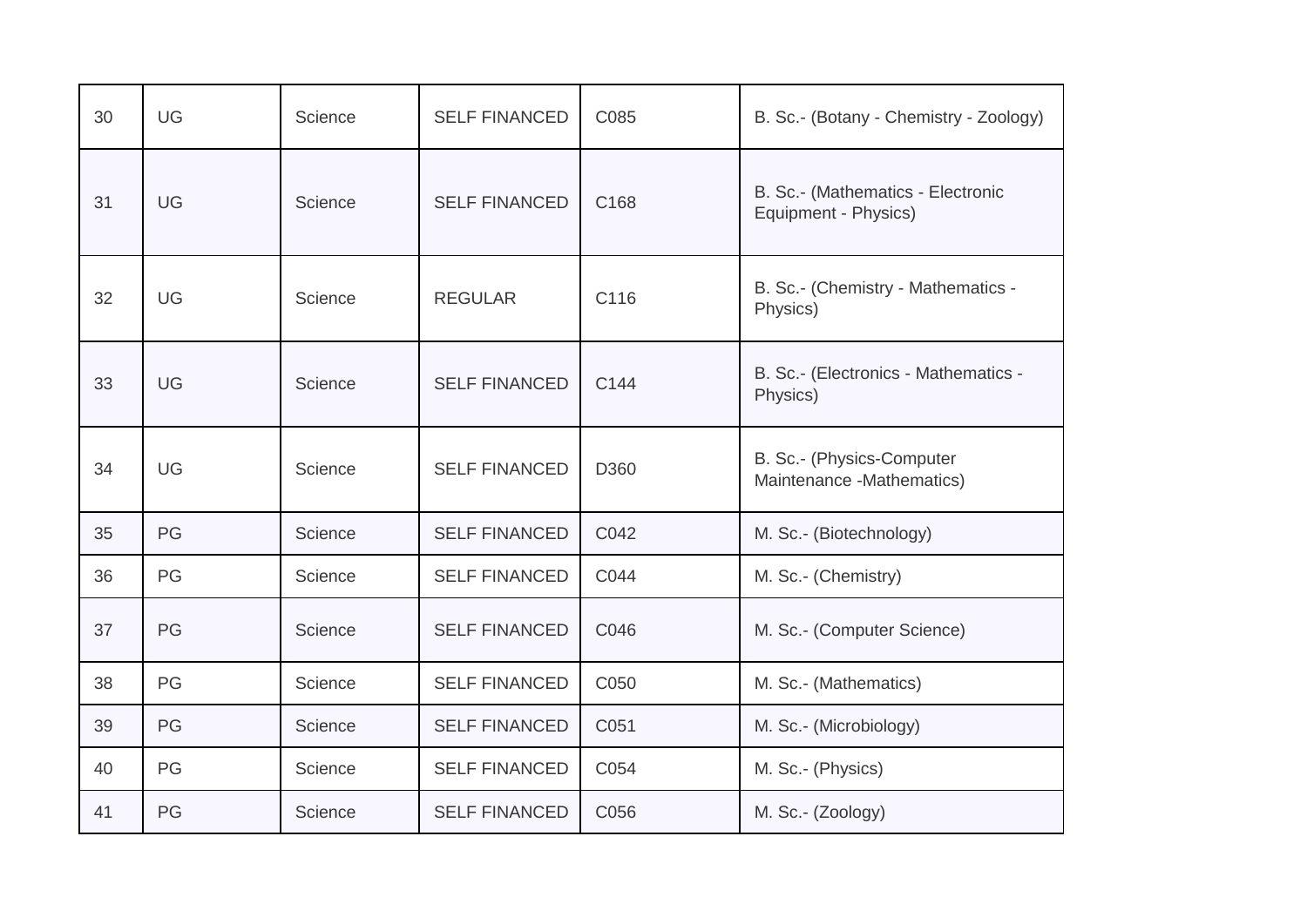| 42 | <b>OEL</b> | Open Elective | <b>SELF FINANCED</b> | E022 | Open Elective- (History - भारत का<br>संवैधानिक इतिहास Constitutional History<br>of India)                        |
|----|------------|---------------|----------------------|------|------------------------------------------------------------------------------------------------------------------|
| 43 | <b>OEL</b> | Open Elective | <b>SELF FINANCED</b> | E026 | Open Elective- (Political Science -<br>भारतीय राजनीतिक व्यवस्था Indian<br><b>Political System)</b>               |
| 44 | OEL        | Open Elective | <b>SELF FINANCED</b> | E010 | Open Elective- (Physics - गैर पारंपरिक<br>ऊर्जा संसाधन Non Conventional Energy<br>Resources)                     |
| 45 | <b>OEL</b> | Open Elective | <b>SELF FINANCED</b> | E030 | Open Elective- (Mathematics - मैट्रिक्स,<br>ज्यामिति और वेक्टर बीजगणित Matrices,<br>Geometry and vector Algebra) |
| 46 | <b>OEL</b> | Open Elective | <b>SELF FINANCED</b> | E037 | Open Elective- (Zoology - मानव रोग<br>Human Diseases)                                                            |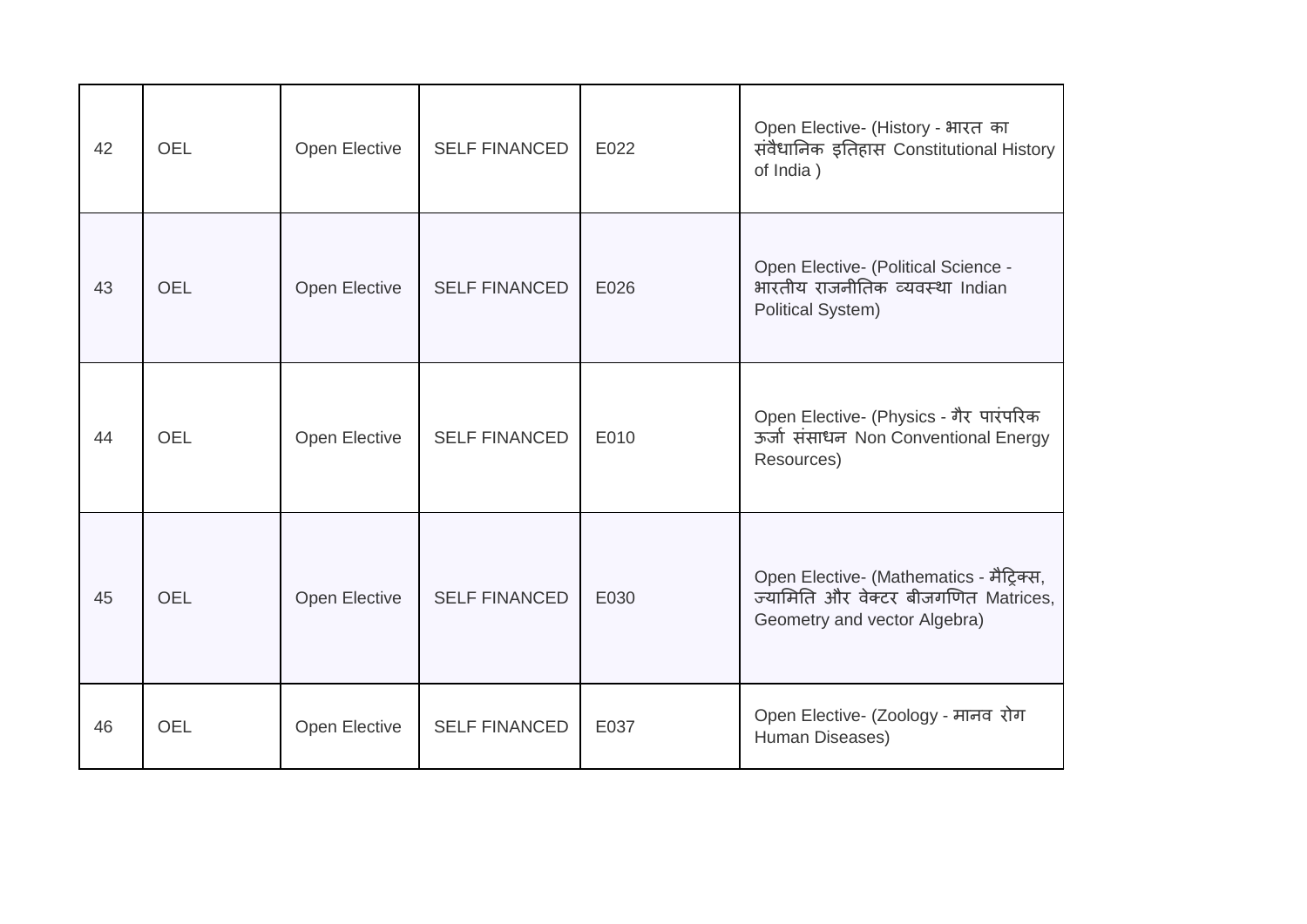| 47 | <b>OEL</b> | Open Elective | <b>SELF FINANCED</b> | E043 | Open Elective- (Political Science - लोक<br>प्रशासन: सिद्धांत एवं व्यवहार Public<br>Administration Theory & Practice) |
|----|------------|---------------|----------------------|------|----------------------------------------------------------------------------------------------------------------------|
| 48 | <b>OEL</b> | Open Elective | <b>SELF FINANCED</b> | E032 | Open Elective- (Zoology - मध् मक्खी<br>पालन Apiculture)                                                              |
| 49 | <b>OEL</b> | Open Elective | <b>SELF FINANCED</b> | E052 | Open Elective- (Hindi - हिन्दी अनुप्रयोग<br>और विज्ञापन व्यवसाय Hindi anuprayog<br>aur Vigyapan Vyavsay)             |
| 50 | <b>OEL</b> | Open Elective | <b>SELF FINANCED</b> | E012 | Open Elective- (Chemistry - दैनिक<br>जीवन में रसायन शास्त्र Chemistry in<br>Everyday Life)                           |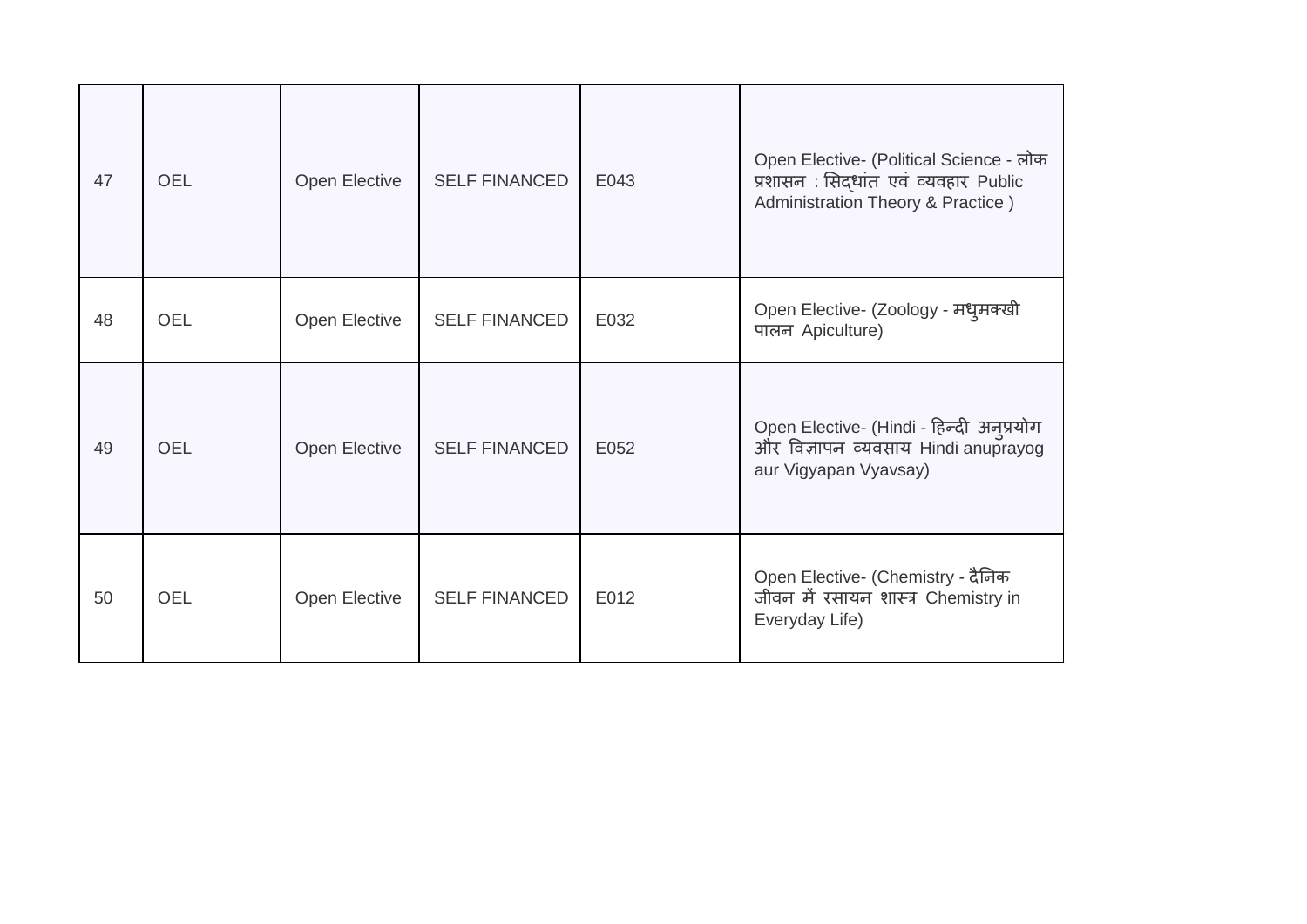| 51 | <b>OEL</b> | Open Elective | <b>SELF FINANCED</b> | E045 | Open Elective- (Commerce -<br>व्यवसायिक संगठन एवं प्रबंधन Business<br>Organization and Management) |
|----|------------|---------------|----------------------|------|----------------------------------------------------------------------------------------------------|
| 52 | OEL        | Open Elective | <b>SELF FINANCED</b> | E008 | Open Elective- (English - कम्युनिकेटिव<br>अंग्रेजी communicative English)                          |
| 53 | <b>OEL</b> | Open Elective | <b>SELF FINANCED</b> | E007 | Open Elective- (Computer Application -<br>कम्प्यूटर फंडामेंटल Computer<br>Fundamentals)            |
| 54 | <b>OEL</b> | Open Elective | <b>SELF FINANCED</b> | E005 | Open Elective- (Computer Application -<br>एमएस ऑफिस MS Office)                                     |
| 55 | <b>OEL</b> | Open Elective | <b>SELF FINANCED</b> | E016 | Open Elective- (Hindi - प्रयोजन मूलक<br>हिंदी और जनसंपर्क Prayojanmoolak<br>Hindi Aur Jansampark)  |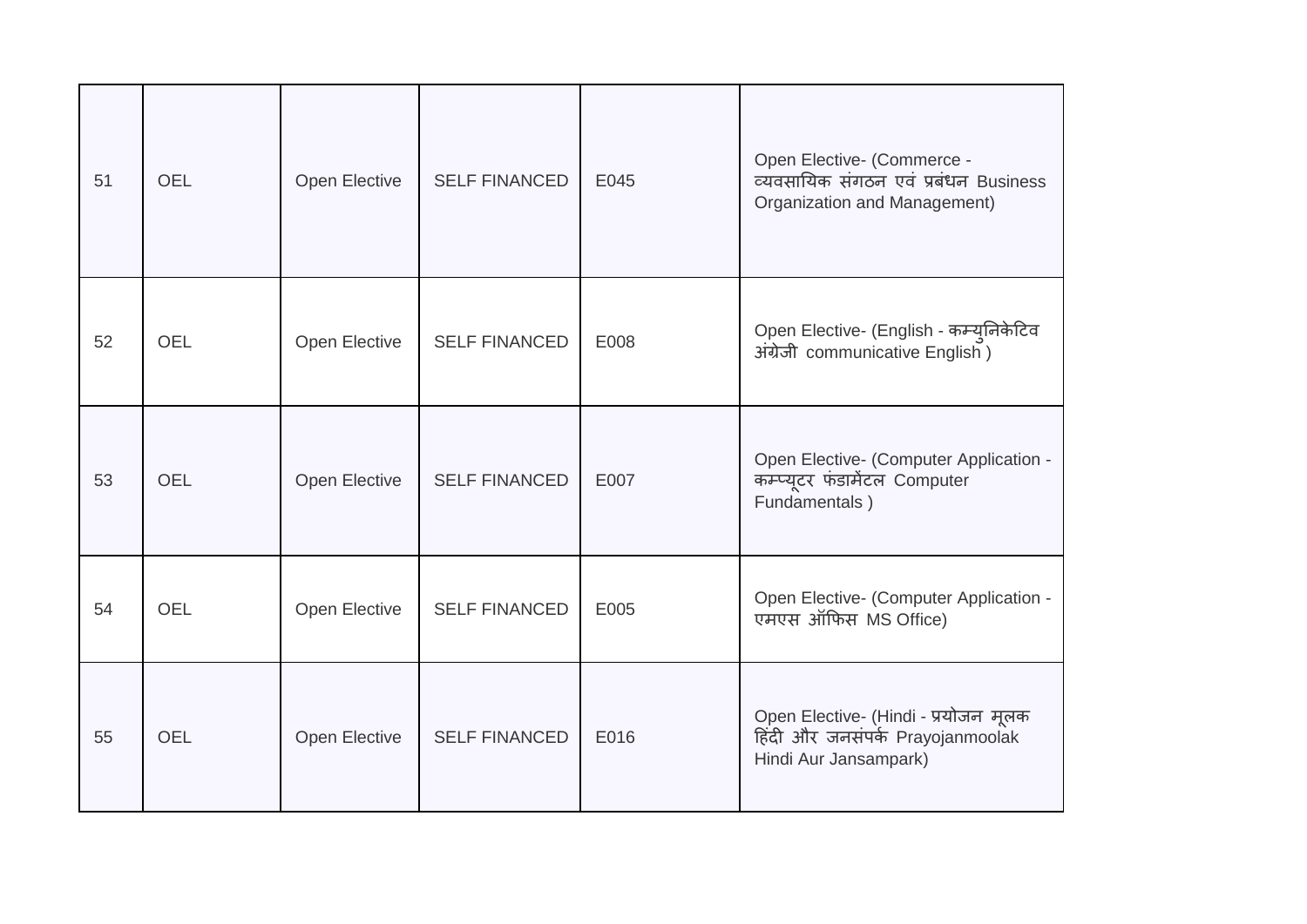| 56 | OEL        | Open Elective        | <b>SELF FINANCED</b> | E042 | Open Elective- (Mathematics - लॉजिक<br>और सेट Logic and Sets)                                        |
|----|------------|----------------------|----------------------|------|------------------------------------------------------------------------------------------------------|
| 57 | <b>OEL</b> | Open Elective        | <b>SELF FINANCED</b> | E025 | Open Elective- (Economics - भारतीय<br>अर्थव्यवस्था - एक परिचय / An<br>Introdution of Indian Economy) |
| 58 | <b>OEL</b> | Open Elective        | <b>SELF FINANCED</b> | E014 | Open Elective- (Botany - नर्सरी प्रबंधन<br>Nursery management)                                       |
| 59 | <b>OEL</b> | Open Elective        | <b>SELF FINANCED</b> | E041 | Open Elective- (Commerce - लेखांकन<br>का मूल सिद्धांत Fundamental Of<br>Accounting)                  |
| 60 | OEL        | Open Elective        | <b>SELF FINANCED</b> | E023 | Open Elective- (Commerce - भारत में<br>बैकिंग संस्थाएं Banking Institutions of<br>India)             |
| 61 | <b>OEL</b> | <b>Open Elective</b> | <b>SELF FINANCED</b> | E050 | Open Elective- (Botany - हर्बल प्रसाधन<br>सामग्री Herbal Cosmetics)                                  |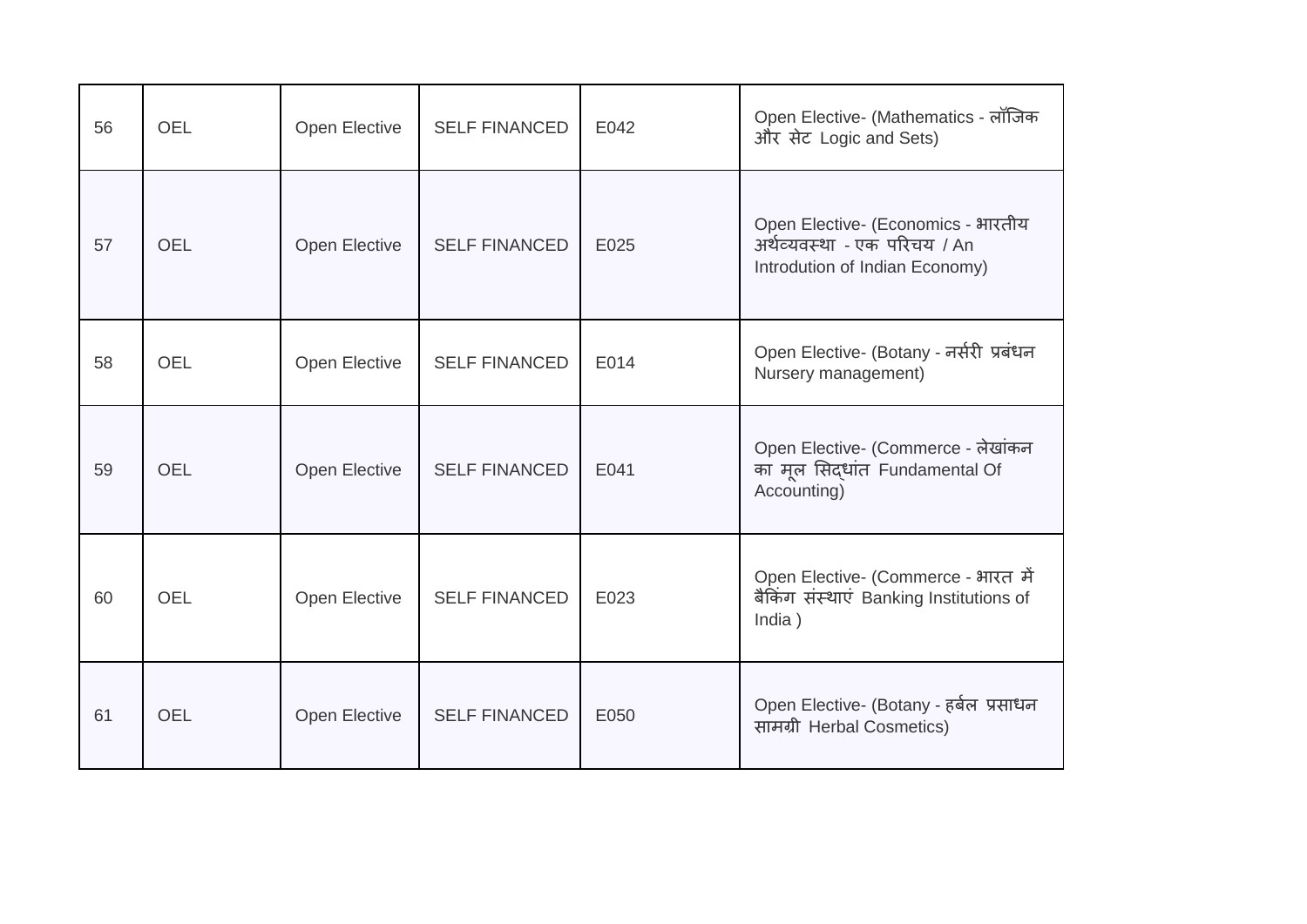| 62 | <b>OEL</b> | Open Elective | <b>SELF FINANCED</b> | E013 | Open Elective- (Economics - धन और<br>बैंकिंग का अर्थशास्त्र Economics of<br>Money and Banking) |
|----|------------|---------------|----------------------|------|------------------------------------------------------------------------------------------------|
| 63 | <b>OEL</b> | Open Elective | <b>SELF FINANCED</b> | E040 | Open Elective- (Zoology - रेशम उत्पादन<br>Seri Culture)                                        |
| 64 | <b>OEL</b> | Open Elective | <b>SELF FINANCED</b> | E001 | Open Elective- (NCC)                                                                           |
| 65 | <b>OEL</b> | Open Elective | <b>SELF FINANCED</b> | E027 | Open Elective- (Political Science -<br>भारतीय राष्ट्रीय आंदोलन Indian National<br>Movement)    |
| 66 | <b>OEL</b> | Open Elective | <b>SELF FINANCED</b> | E006 | Open Elective- (Chemistry - ओषधीय<br>रसायन के मूल सिद्धांत Fundamental of<br>Drug Chemistry)   |
| 67 | PG         | Commerce      | <b>SELF FINANCED</b> | C031 | M. Com.- (Commerce)                                                                            |
| 68 | UG         | Commerce      | <b>SELF FINANCED</b> | C029 | B. B. A.- (BBA)                                                                                |
| 69 | UG         | Commerce      | <b>SELF FINANCED</b> | D418 | B.Com. (Honours)- (Commerce)                                                                   |
| 70 | UG         | Commerce      | <b>SELF FINANCED</b> | C032 | B. Com- (Commerce)                                                                             |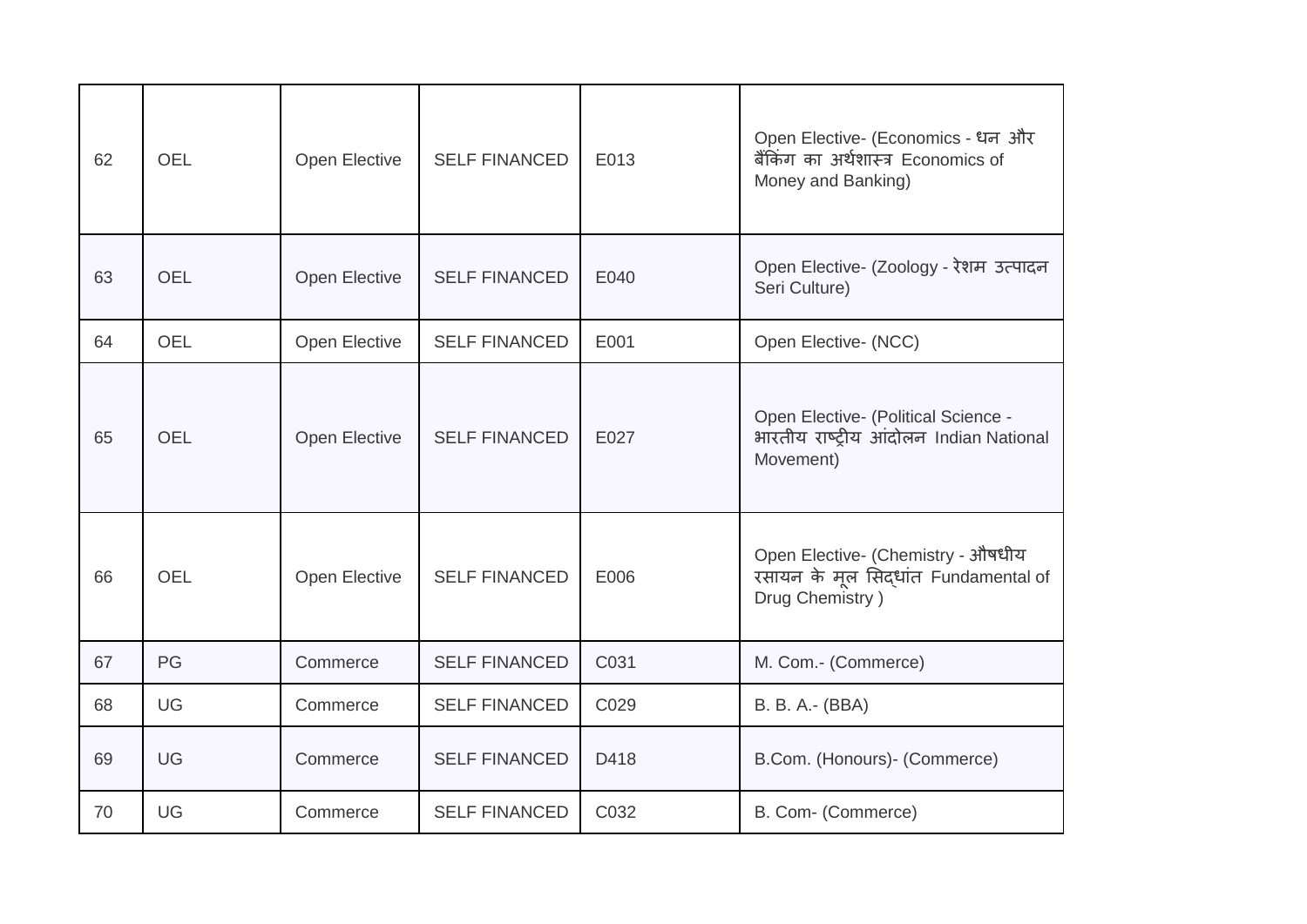| 71 | UG        | Commerce | <b>SELF FINANCED</b> | C226 | B. Com- (Commerce with Tax<br>Procedure and Practice)               |
|----|-----------|----------|----------------------|------|---------------------------------------------------------------------|
| 72 | <b>UG</b> | Commerce | <b>SELF FINANCED</b> | C198 | B. Com- (Commerce with Computer<br>Application)                     |
| 73 | PG        | Arts     | <b>SELF FINANCED</b> | C005 | M. A.- (Economics)                                                  |
| 74 | PG        | Arts     | <b>SELF FINANCED</b> | C006 | M. A.- (English)                                                    |
| 75 | PG        | Arts     | <b>SELF FINANCED</b> | C018 | M. A.- (Political Science)                                          |
| 76 | <b>UG</b> | Arts     | <b>SELF FINANCED</b> | C028 | B. A.- (Economics - Functional Hindi -<br><b>Political Science)</b> |
| 77 | UG        | Arts     | <b>REGULAR</b>       | C028 | B. A.- (Economics - History - Political<br>Science)                 |
| 78 | <b>UG</b> | Arts     | <b>SELF FINANCED</b> | C028 | B. A.- (Computer Application -<br>Economics - English Literature)   |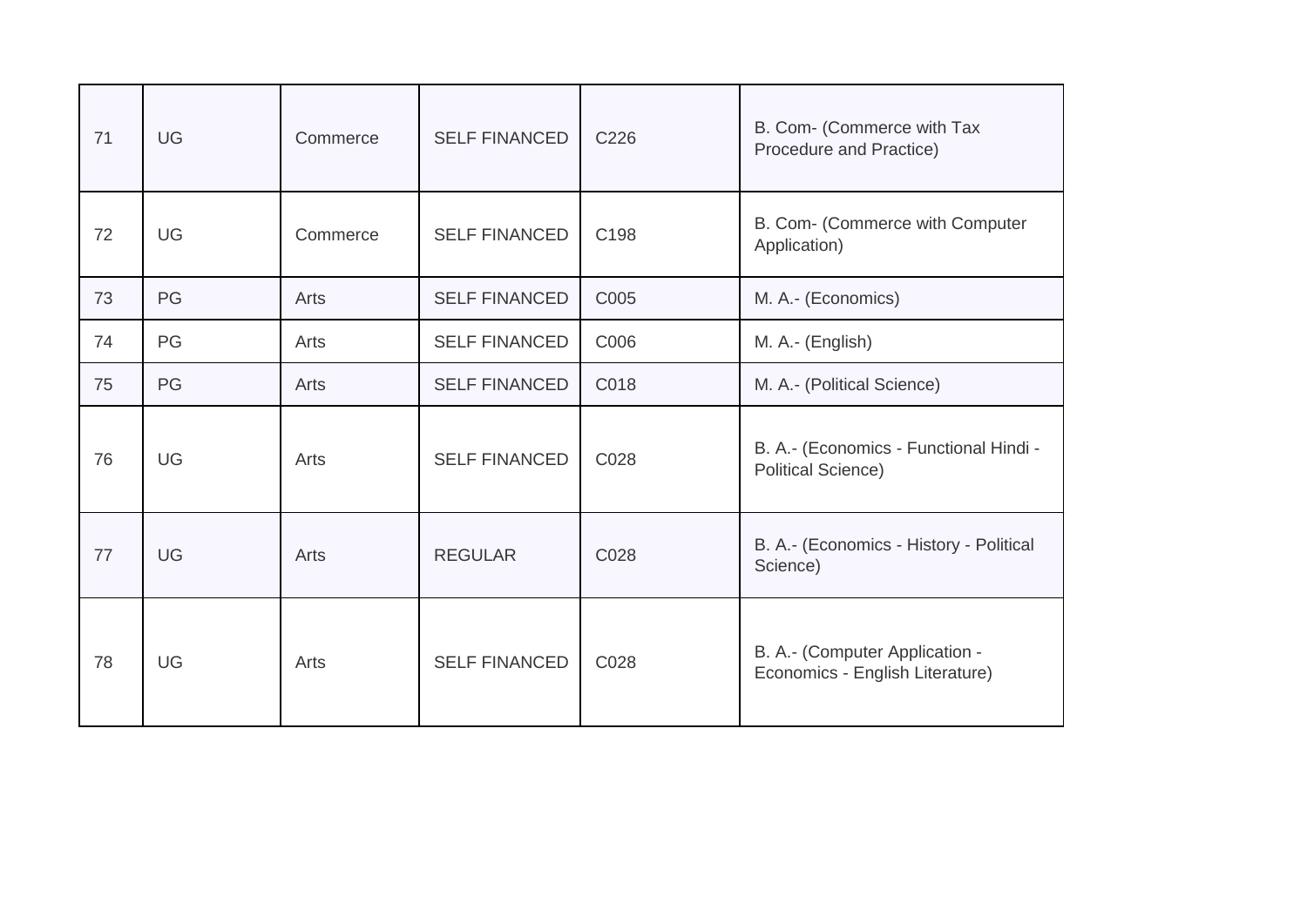| 79 | UG | Arts | <b>SELF FINANCED</b> | C028 | B. A.- (Computer Application -<br><b>Functional English - Political Science)</b> |
|----|----|------|----------------------|------|----------------------------------------------------------------------------------|
| 80 | UG | Arts | <b>SELF FINANCED</b> | C028 | B. A.- (Computer Application -<br><b>Functional English - Economics)</b>         |
| 81 | UG | Arts | <b>SELF FINANCED</b> | C028 | B. A.- (Computer Application - English<br>Literature - Political Science)        |
| 82 | UG | Arts | <b>SELF FINANCED</b> | C028 | B. A.- (Computer Application -<br>Economics - Functional Hindi)                  |
| 83 | UG | Arts | <b>SELF FINANCED</b> | C028 | B. A.- (Computer Application -<br>Functional Hindi - Political Science)          |
| 84 | UG | Arts | <b>SELF FINANCED</b> | C028 | B. A.- (Computer Application -<br>Economics - Hindi literature)                  |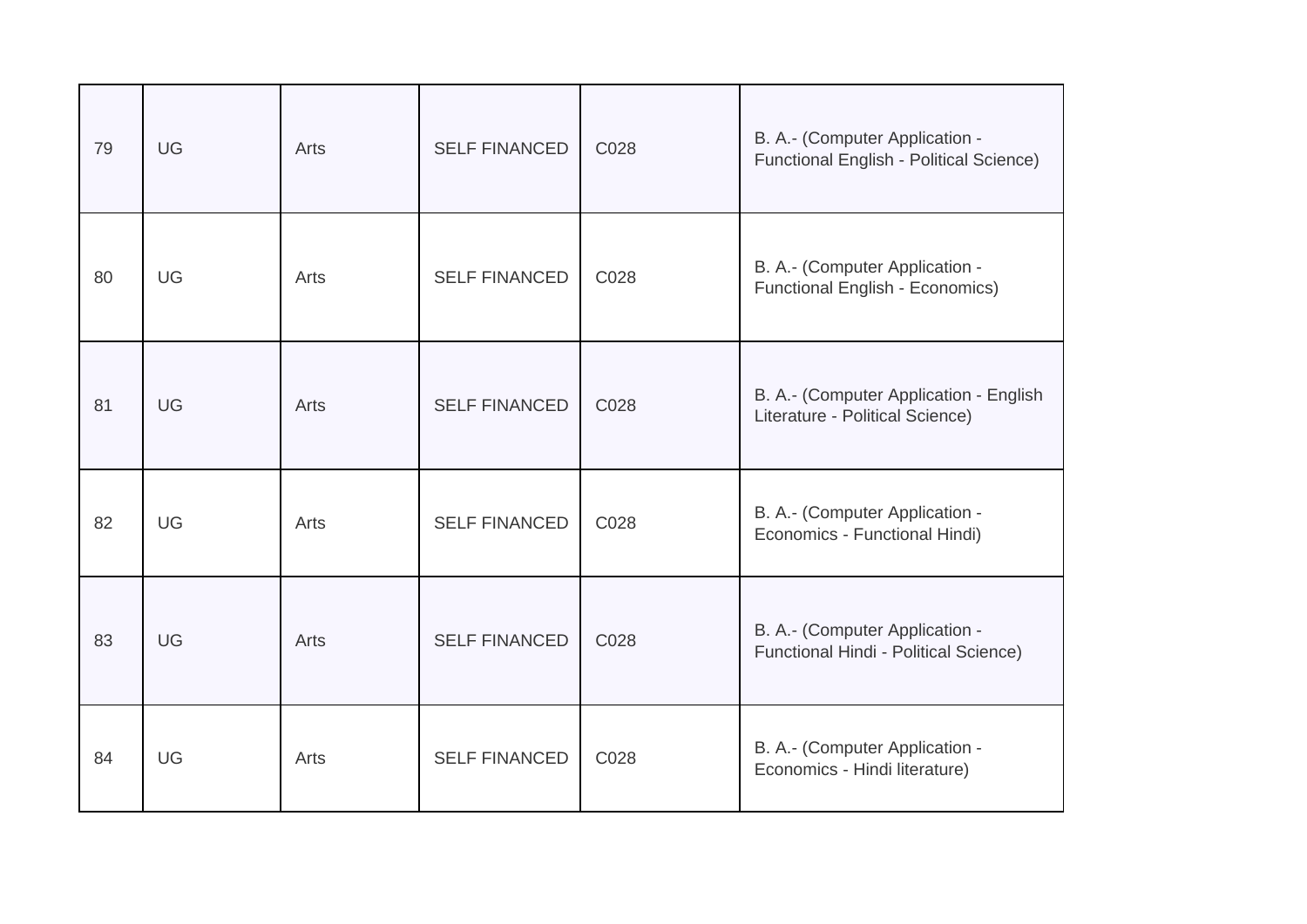| 85 | UG        | Arts | <b>SELF FINANCED</b> | C028 | B. A.- (Computer Application - Hindi<br>literature- Political science) |
|----|-----------|------|----------------------|------|------------------------------------------------------------------------|
| 86 | <b>UG</b> | Arts | <b>SELF FINANCED</b> | C028 | B. A.- (Computer Application -<br>Economics - Political Science)       |
| 87 | <b>UG</b> | Arts | <b>SELF FINANCED</b> | C028 | B. A.- (Functional English - Economics -<br>History)                   |
| 88 | UG        | Arts | <b>SELF FINANCED</b> | C028 | B. A.- (Functional English -Economics -<br><b>Political Science)</b>   |
| 89 | UG        | Arts | <b>REGULAR</b>       | C028 | B. A.- (Economics - English Literature -<br>History)                   |
| 90 | UG        | Arts | <b>REGULAR</b>       | C028 | B. A.- (Economics - English Literature -<br><b>Political Science)</b>  |
| 91 | UG        | Arts | <b>SELF FINANCED</b> | C028 | B. A.- (Economics - Functional Hindi -<br>History)                     |